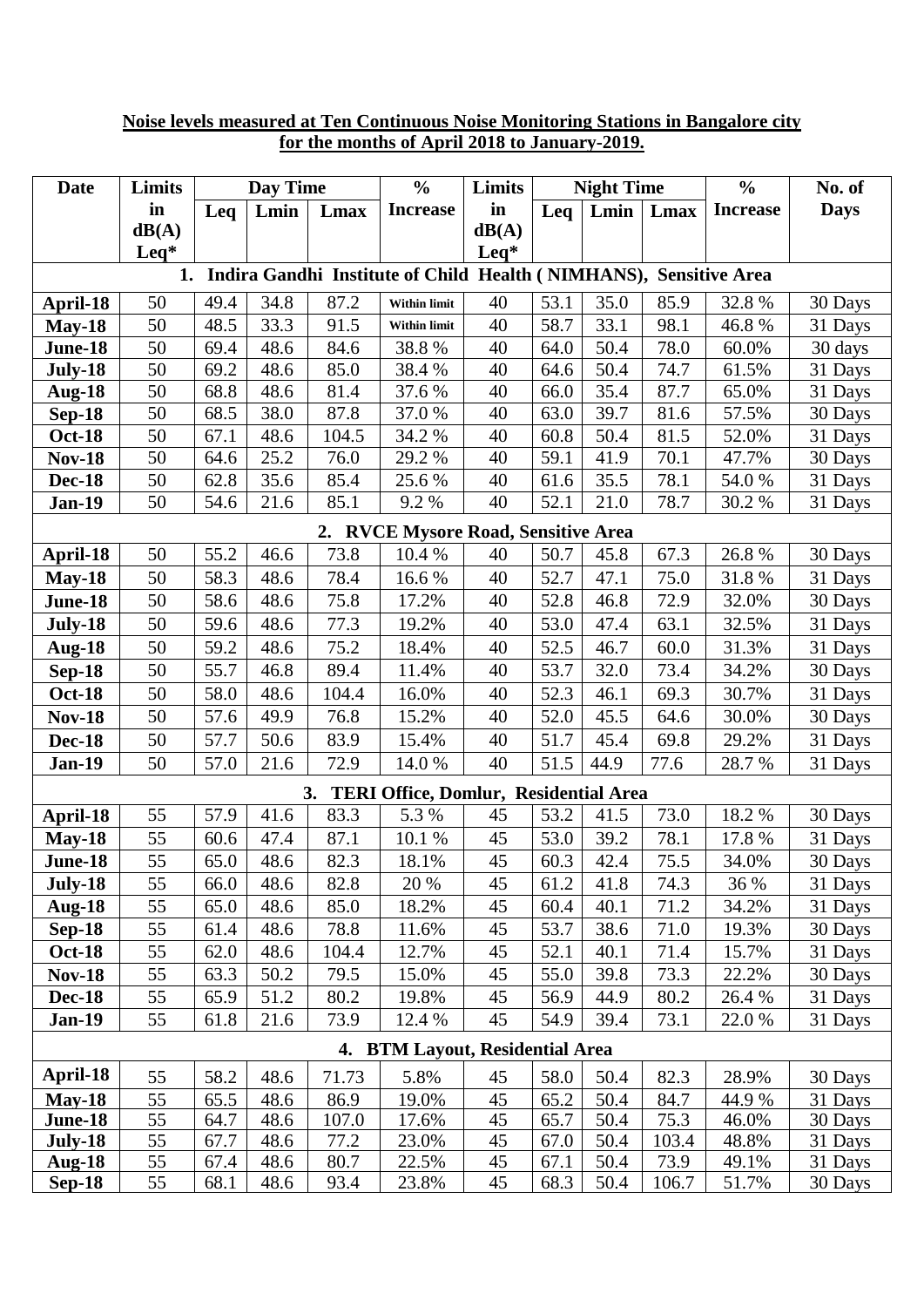| <b>Oct-18</b>                                                                  |          |              |              |              |                                                                                |          |              |              |              |                     | 31 Days            |
|--------------------------------------------------------------------------------|----------|--------------|--------------|--------------|--------------------------------------------------------------------------------|----------|--------------|--------------|--------------|---------------------|--------------------|
|                                                                                | 55       | 67.3         | 48.6         | 108.1        | 22.3%                                                                          | 45       | 67.1         | 50.4         | 74.3         | 49.1%               |                    |
| <b>Nov-18</b>                                                                  | 55       | 66.9         | 62.3         | 84.5         | 21.6%                                                                          | 45       | 66.6         | 62.1         | 72.9         | 48.0%               | 30 Days            |
| <b>Dec-18</b>                                                                  | 55<br>55 | 67.6<br>66.3 | 63.9<br>21.6 | 71.9<br>79.5 | 22.9%<br>20.5 %                                                                | 45<br>45 | 67.3<br>66.2 | 62.7<br>50.4 | 73.9<br>85.5 | 49.5%<br>47.1 %     | 31 Days<br>31 Days |
| <b>Jan-19</b>                                                                  |          |              |              |              |                                                                                |          |              |              |              |                     |                    |
| 5. Regional Office Complex, KSPCB, Nisarga Bhavan, S.G.Halli, Residential Area |          |              |              |              |                                                                                |          |              |              |              |                     |                    |
| April-18                                                                       | 55       | 53.0         | 44.2         | 83.6         | Within limit                                                                   | 45       | 48.9         | 43.1         | 72.9         | 8.7%                | 30 Days            |
| $May-18$                                                                       | 55       | 56.7         | 44.0         | 93.0         | 3.1%                                                                           | 45       | 52.3         | 43.3         | 92.0         | 16.2%               | 31 Days            |
| June-18                                                                        | 55       | 48.1         | 43.7         | 80.5         | <b>Within limit</b>                                                            | 45       | 47.0         | 43.3         | 77.5         | 4.4%                | 30 Days            |
| <b>July-18</b>                                                                 | 55       | 55.5         | 44.8         | 98.0         | 0.90 %                                                                         | 45       | 51.6         | 43.5         | 89.2         | 14.7%               | 31 Days            |
| <b>Aug-18</b>                                                                  | 55       | 44.2         | 47.6         | 81.7         | <b>Within limit</b>                                                            | 45       | 40.1         | 43.7         | 79.6         | <b>Within limit</b> | 31 Days            |
| $Sep-18$                                                                       | 55       | 55.0         | 43.9         | 95.9         | <b>Within limit</b>                                                            | 45       | 52.7         | 44.0         | 98.0         | 17.1%               | 30 Days            |
| <b>Oct-18</b>                                                                  | 55       | 69.5         | 48.6         | 104.1        | 26.3%                                                                          | 45       | 60.9         | 47.2         | 82.0         | 35.3%               | 31 Days            |
| <b>Nov-18</b>                                                                  | 55       | 58.4         | 44.8         | 84.1         | 6.1 %                                                                          | 45       | 51.0         | 41.0         | 73.9         | 13.3 %              | 30 Days            |
| <b>Dec-18</b>                                                                  | 55       | 54.9         | 47.7         | 67.1         | <b>Within limit</b>                                                            | 45       | 49.3         | 43.6         | 58.1         | 9.5 %               | 31 Days            |
| <b>Jan-19</b>                                                                  | 55       | 53.3         | 21.6         | 100.6        | <b>Within limit</b>                                                            | 45       | 47.9         | 38.4         | 77.5         | 6.4 %               | 31 Days            |
| Parisara Bhavan, Church Street, KSPCB, Commercial Area<br>6.                   |          |              |              |              |                                                                                |          |              |              |              |                     |                    |
| April-18                                                                       | 65       | 61.4         | 48.6         | 61.4         | <b>Within limit</b>                                                            | 55       | 63.0         | 50.4         | 922          | 14.5 %              | 30 Days            |
| $May-18$                                                                       | 65       | 66.6         | 48.6         | 82.9         | 2.5 %                                                                          | 55       | 60.3         | 49.1         | 71.7         | 9.6%                | 31 Days            |
| June-18                                                                        | 65       | 66.5         | 48.6         | 79.5         | 2.3 %                                                                          | 55       | 60.3         | 49.8         | 75.8         | 9.6%                | 30 Days            |
| July-18                                                                        | 65       | 66.5         | 48.6         | 76.6         | 2.3 %                                                                          | 55       | 60.7         | 50.0         | 74.2         | 10.3%               | 31 Days            |
| <b>Aug-18</b>                                                                  | 65       | 66.5         | 48.6         | 83.2         | 2.3 %                                                                          | 55       | 60.7         | 49.3         | 73.1         | 10.3%               | 31 Days            |
| $Sep-18$                                                                       | 65       | 66.4         | 48.6         | 94.5         | 2.1 %                                                                          | 55       | 60.7         | 49.5         | 75.0         | 10.3%               | 30 Days            |
| <b>Oct-18</b>                                                                  | 65       | 66.5         | 48.6         | 103.2        | 2.3 %                                                                          | 55       | 60.6         | 48.8         | 75.7         | 10.1%               | 31 Days            |
| <b>Nov-18</b>                                                                  | 65       | 66.4         | 55.2         | 90.3         | 2.1 %                                                                          | 55       | 60.4         | 48.5         | 79.8         | 9.8%                | 30 Days            |
| <b>Dec-18</b>                                                                  | 65       | 66.8         | 55.9         | 74.3         | 2.8 %                                                                          | 55       | 60.9         | 50.9         | 70.7         | 10.7 %              | 31 Days            |
| <b>Jan-19</b>                                                                  | 65       | 66.2         | 21.6         | 81.8         | 1.8%                                                                           | 55       | 59.5         | 49.4         | 87.3         | 8.2%                | 31 Days            |
|                                                                                |          |              |              |              | 7. CAAQMS of CPCB at BWSSB site, Kadubisanahalli Marathahalli, Commercial Area |          |              |              |              |                     |                    |
| April-18                                                                       | 65       | 52.5         | 32.7         | 96.4         | <b>Within limit</b>                                                            | 55       | 53.1         | 35.8         | 81.8         | <b>Within limit</b> | 30 Days            |
| $May-18$                                                                       | 65       | 20.2         | 15.3         | 96.4         | <b>Within limit</b>                                                            | 55       | 19.1         | 23.8         | 95.5         | <b>Within limit</b> | 31 Days            |
| June-18                                                                        | 65       | 35.4         | 15.4         | 105.2        | <b>Within limit</b>                                                            | 55       | 36.0         | 19.1         | 149.6        | Within limit        | 30 Days            |
| July-18                                                                        | 65       | 56.5         | 23.0         | 110.8        | Within limit                                                                   | 55       | 57.8         | 30.1         | 145.2        | 5.0%                | 31 Days            |
| <b>Aug-18</b>                                                                  | 65       | 73.2         | 42.5         | 129.3        | 12.6%                                                                          | 55       | 68.7         | 50.4         | 100.5        | 25.0%               | 31 Days            |
| $Sep-18$                                                                       | 65       | 45.7         | 48.6         | 132.7        | <b>Within limit</b>                                                            | 55       | 46.3         | 50.4         | 131.7        | <b>Within limit</b> | 30 Days            |
| <b>Oct-18</b>                                                                  | 65       | 60.7         | 48.6         | 122.8        | <b>Within limit</b>                                                            | 55       | 58.2         | 48.8         | 87.8         | 5.8%                | 31 Days            |
| <b>Nov-18</b>                                                                  | 65       | 59.5         | 47.3         | 101.5        | <b>Within limit</b>                                                            | 55       | 57.0         | 46.1         | 99.0         | 3.6 %               | 30 Days            |
| <b>Dec-18</b>                                                                  | 65       | 57.9         | 50.0         | 97.3         | Within limit                                                                   | 55       | 55.6         | 41.8         | 102.5        | 1.0 %               | 31 Days            |
| <b>Jan-19</b>                                                                  | 65       | 60.7         | 21.6         | 106.4        | <b>Within limit</b>                                                            | 55       | 58.7         | 46.8         | 104.8        | 6.7%                | 31 Days            |
|                                                                                |          |              |              |              |                                                                                |          |              |              |              |                     |                    |
| 8. Yeshwanthpur, Police Station, Commercial Area                               |          |              |              |              |                                                                                |          |              |              |              |                     |                    |
| April-18                                                                       | 65       | 68.1         | 48.6         | 81.7         | 4.8 %                                                                          | 55       | 60.6         | 50.4         | 73.3         | 10.2 %              | 30 Days            |
| $May-18$                                                                       | 65       | 71.0         | 48.6         | 85.5         | 9.2%                                                                           | 55       | 62.5         | 50.4         | 73.5         | 13.6 %              | 31 Days            |
| June-18                                                                        | 65       | 71.8         | 48.6         | 79.3         | 10.4%                                                                          | 55       | 63.6         | 50.4         | 74.5         | 15.6%               | 30 Days            |
| July-18<br><b>Aug-18</b>                                                       | 65<br>65 | 72.7<br>72.2 | 48.6<br>48.6 | 83.3<br>83.0 | 11.8%<br>11.0%                                                                 | 55<br>55 | 64.7<br>64.6 | 50.4<br>50.4 | 75.0<br>73.0 | 17.6%<br>17.5%      | 31 Days<br>31 Days |
| <b>Sep-18</b>                                                                  | 65       | 71.6         | 48.6         | 90.3         | 10.1%                                                                          | 55       | 63.3         | 50.4         | 76.8         | 15.0%               | 30 Days            |
| <b>Oct-18</b>                                                                  | 65       | 71.4         | 48.6         | 104.5        | 9.8%                                                                           | 55       | 62.6         | 50.4         | 72.4         | 13.8%               | 31 Days            |
| <b>Nov-18</b>                                                                  | 65       | 71.6         | 66.1         | 81.6         | 10.1%                                                                          | 55       | 62.7         | 55.0         | 75.9         | 14.0%               | 30 Days            |
| Dec-18                                                                         | 65       | 71.7         | 65.7         | 75.2         | 10.3%                                                                          | 55       | 62.7         | 55.6         | 70.8         | 14.0%               | 31 Days            |
| <b>Jan-19</b>                                                                  | 65       | 71.1         | 21.6         | 77.3         | 9.4 %                                                                          | 55       | 62.6         | 53.4         | 74.6         | 13.8%               | 31 Days            |